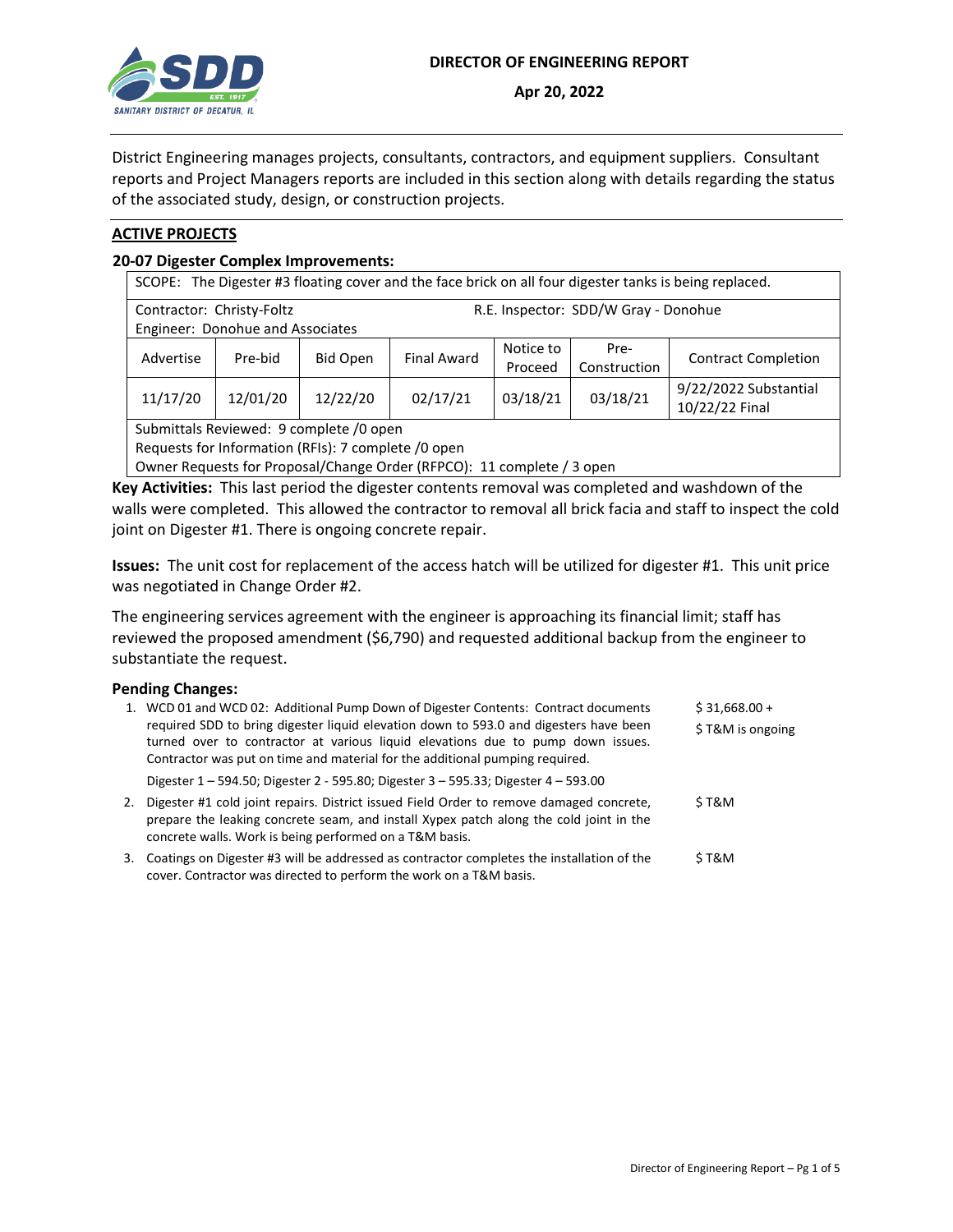

# **20-01 Lake Shore Drive PS Replacement:**

| SCOPE: The lift station is being reconfigured with submersible pumps.  |                                                         |                                       |          |          |              |             |  |  |  |
|------------------------------------------------------------------------|---------------------------------------------------------|---------------------------------------|----------|----------|--------------|-------------|--|--|--|
| Contractor: Christy-Foltz                                              |                                                         | R.E. Inspector: SDD/ J Edenburn - CDI |          |          |              |             |  |  |  |
| Engineer: Clark Dietz Engineers, Inc                                   |                                                         |                                       |          |          |              |             |  |  |  |
| Advertise                                                              | Notice to<br>Contract<br>Pre-<br>Final Award<br>Pre-bid |                                       |          |          |              |             |  |  |  |
|                                                                        |                                                         | Bid Open                              |          | Proceed  | Construction | Completion  |  |  |  |
| 12/02/20                                                               | 01/05/21                                                | 02/03/21                              | 03/24/21 | 04/07/21 | 04/07/21     | 4/2/2022    |  |  |  |
|                                                                        |                                                         |                                       |          |          |              | $+30$ Final |  |  |  |
| Submittals Reviewed: 84 received / 83 completed / 36 Rejected          |                                                         |                                       |          |          |              |             |  |  |  |
| Requests for Information (RFIs): 14 submitted/14 completed             |                                                         |                                       |          |          |              |             |  |  |  |
| Owner Requests for Proposal/Change Order (RFPCO): 1 Issued/1 Completed |                                                         |                                       |          |          |              |             |  |  |  |
| Change Orders: 2 completed                                             |                                                         |                                       |          |          |              |             |  |  |  |

**Key Activities:** Bypass operation is ongoing. Contractor has begun working outside of contract times daily and weekends to attempt to catch up on the project schedule. The latest construction schedule reflects the contractor expects substantial completion 54 days beyond contract date.

**Issues:** There are currently no construction related issues.

#### **20-01 South Shores Sewer Rehab:**

SCOPE: CIPP lining of approximately 17,700 LF of sewer, tie-in connections and approximately 700 vertical feet of cementitious manhole restoration.

| Contractor: SAK Construction | Engineer: Farnsworth Group, Inc. |                 |                      |           |              |                                        |  |
|------------------------------|----------------------------------|-----------------|----------------------|-----------|--------------|----------------------------------------|--|
| Advertise                    | Pre-bid                          | <b>Bid Open</b> | <b>Intent Award</b>  | Notice to | Pre-         | <b>Contract Completion</b>             |  |
|                              |                                  |                 | Final Award          | Proceed   | Construction |                                        |  |
| 12/15/20                     | 02/02/21                         | 03/02/21        | 03/17/21<br>05/26/21 | 06/21/21  | 06/15/21     | 03/18/22 Substantial<br>04/17/22 Final |  |

Submittals Reviewed: 4 received / 0 outstanding

Requests for Information (RFIs): none

Owner Requests for Proposal/Change Order (RFPCO): none

**Key Activities:** Construction is complete and punch list items are being addressed. Asphalt plants opened the week of April 11<sup>th</sup> and road restoration is well underway and all work is expected to be completed by the end of April.

**Issues:** No construction issues. Punch list items include homeowner driveways, finish grading and reseeding. As individual issues arise, staff is coordinating with homeowners and contractor to ensure restoration is consistent with the contract and satisfies homeowner expectations.

#### **21-03 Effluent Pump #3 Replacement:**

SCOPE: Scope of work includes the removal of existing effluent pump #3, installation of replacement pump/motor, procurement/installation of a FSI (formed suction intake) and flow modification appurtenances in the influent channel.

| Contractor: Burdick Plumbing<br>Engineer: SDD |          |          |                    |                      |                      |                                        |  |  |
|-----------------------------------------------|----------|----------|--------------------|----------------------|----------------------|----------------------------------------|--|--|
| Advertise                                     | Pre-Bid  | Bid Open | <b>Final Award</b> | Notice to<br>Proceed | Pre-<br>Construction | <b>Contract Completion</b>             |  |  |
| 12/14/21                                      | 01/07/22 | 02/04/22 | 02/16/22           | 03/21/22             | 03/21/22             | 05/20/22 Substantial<br>06/19/22 Final |  |  |

**Key Activities:** Pump and motor have been delivered to the site. The formed suction intake is scheduled to be delivered the last week of April.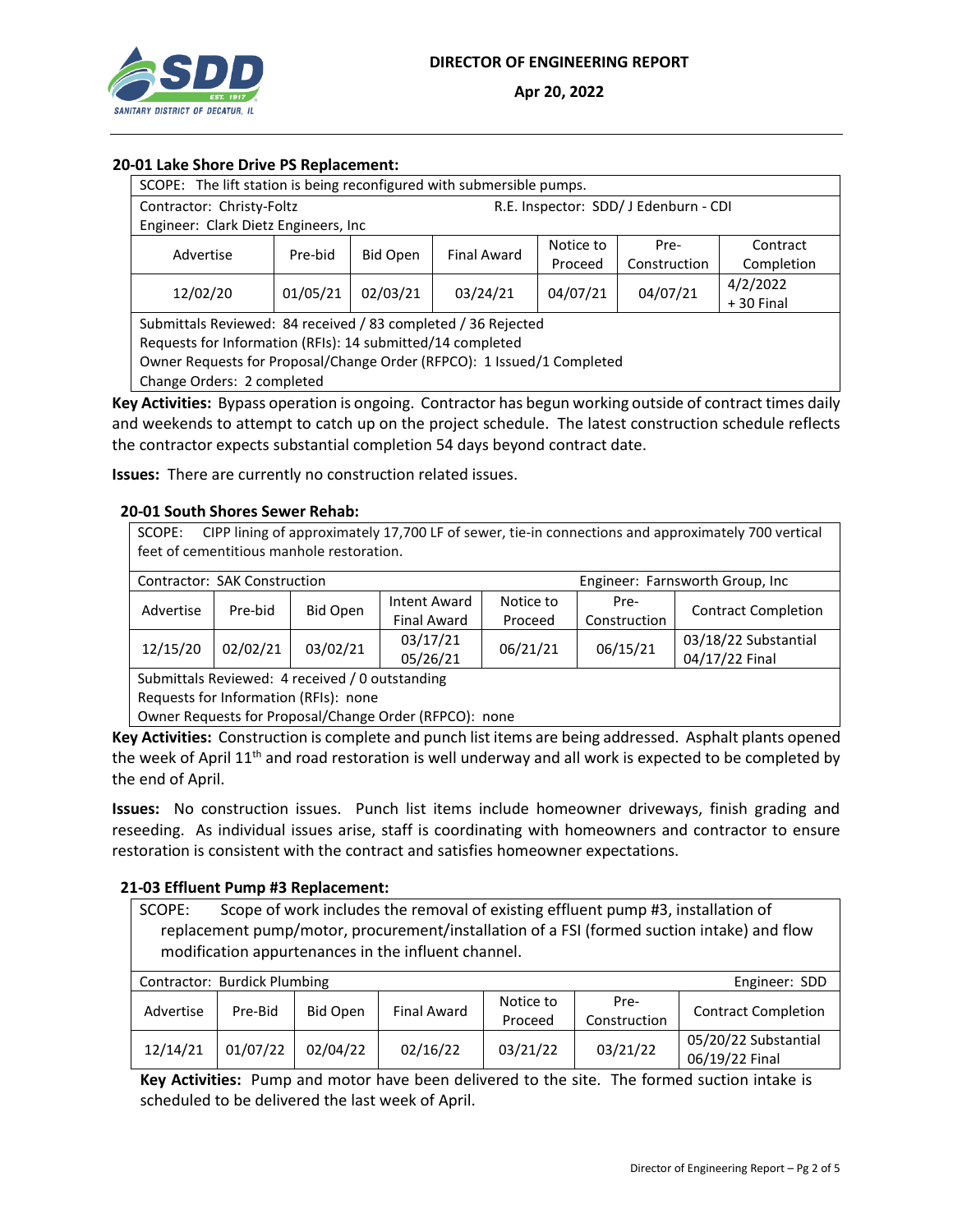

## **20-10 De-chlorination Facilities (Bisulfite Tanks Replacement):**

SCOPE: Remove and rebuild knock out wall to facilitate removal and installation of new sodium bi-sulfite tanks. Additional tuck point repairs throughout building to be performed within project. Tank removal and installation to be performed by SDD maintenance.

Contractor: TBD Engineer: SDD

**Key Activities:** The tank manufacturer submitted manufacturing drawings on 04/06/22. The submittal was returned revise and resubmit, resubmittal should be returned early next week. Delivery ETA is between 26 and 31 weeks after manufacturing drawing approval. Staff is developing a specification for fixing the knockout panel in the building.

### **Demolition of 1245 Koshinski Lane property**

SCOPE: Entler Excavating was given notice to commence with demolition of this property this last period. Staff expects this property will be demolished beginning week of May 11, 2022.

# **NON-CONSTRUCTION ACTIVITY ADMINISTRATIVE OFFICE MASTER PLANNING:**

**Update**: <<No Update>> In the March 2022 trustee meeting, staff was directed to investigate financing options before moving forward with Requests for Proposals; that investigation is underway.

# **NUTRIENT PROGRAM MANAGER (NPM) ACTIVITY**

The monthly status update from BV is attached. The focus for the NPM team is currently on developing the Liquid Stream for future BNR operating configurations. Keith Richard (lab) and engineering staff met with BV to review the current available lab data and establish

| High level schedule is: |                                                       |
|-------------------------|-------------------------------------------------------|
|                         |                                                       |
| Feb/Mar-                | Develop Quality Assurance Project Plan (QAPP); and    |
|                         | Review of Publicly available data                     |
| Apr/May -               | Review of Findings with SDD; and                      |
|                         | Perform Site Visit to confirm sampling locations; and |
|                         | Finalize sampling plan and review with IEPA           |
| June-                   | Deploy samplers and begin sample collection           |
|                         |                                                       |

procedures for updating the nutrient and plant flow data on an ongoing basis.

# **RFP Wet Weather Interceptor Capacity Study – Damon to Treatment Plant**

Proposals were received from Burns and McDonnell, HDR Engineering, Crawford, Murphy, and Tilley (CMT) and RJN Group. Consistent with the Qualifications Based Selection (QBS) process, the RFP solicited services to develop, calibrate, and validate an interceptor sewer model that represents the Damon Ave to WWTP interceptor system response to rainfall. The firms were ranked based on the proposals submitted where criteria such as:

- 1. Structure of Model proposed (modeling nodes and weather stations)
- 2. Demonstrated Understanding of the Work
- 3. Service Partners
- 4. Level of analysis during the data gathering process
- 5. Proposed Project Team experience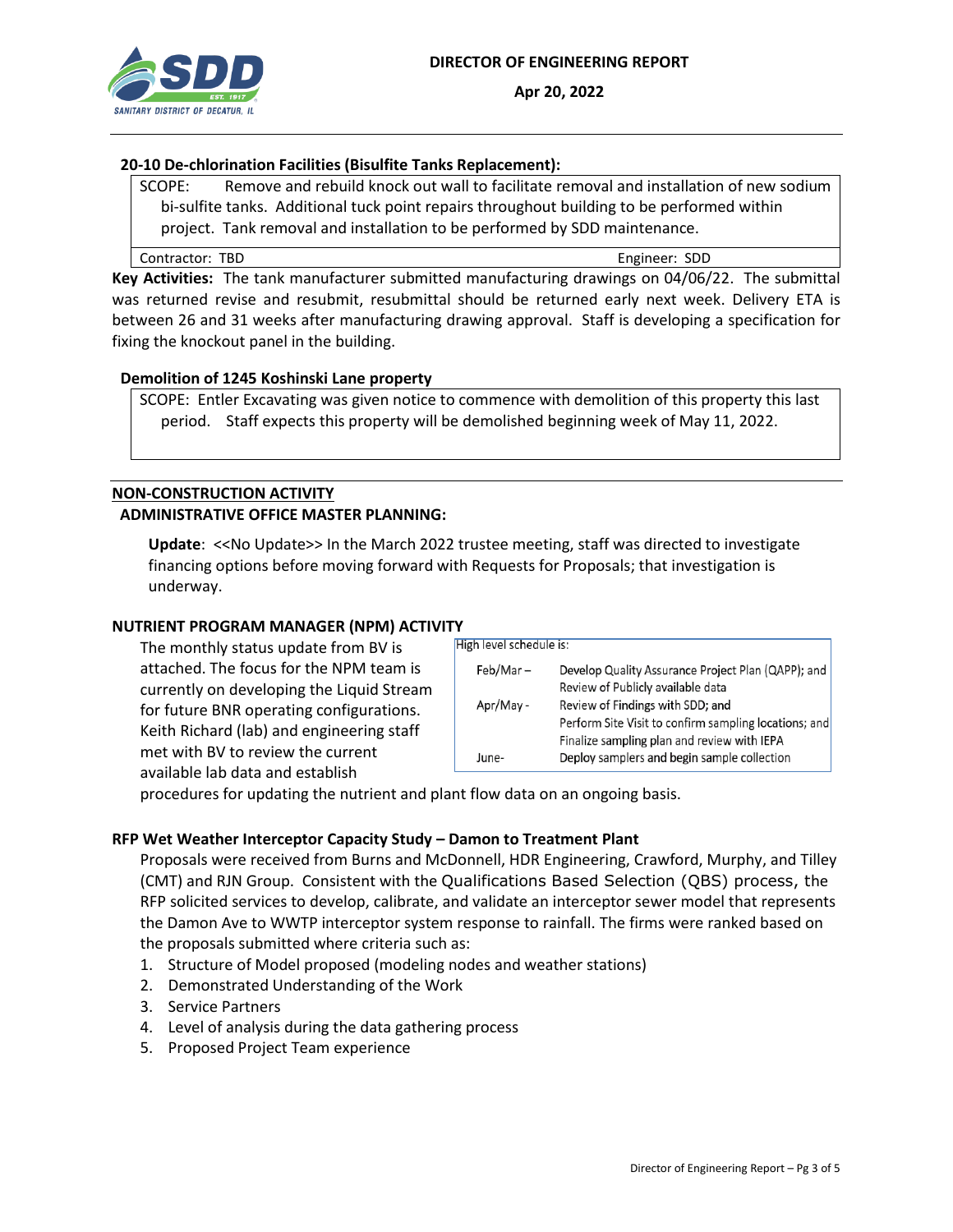

Results of the proposal evaluation and rankings led staff to the decision to begin negotiating with Burns and McDonnell for the Interceptor Capacity Study. If terms cannot be reached with them, the QBS process would then guide us to the second ranked firm, RJN Group.

# **20-17 Sewer Pre-Cleaning Televising and PACP Rating**

The district utilizes NASSCO PACP ratings to standardize the condition of sewer pipes. The asset management program targets an assessment every 10 years. We perform rating in advance of sewer cleaning to highlight areas where SDD needs to extend extra effort to clean the sewer prior to rating the pipe. The PACP rating is a professional service offered by Telescan here in Decatur. Telescan began televising and performing pipeline condition televising rating of the sewers this last period.

| 50% complete<br>1. Stevens Creek North<br>22,646 LF |
|-----------------------------------------------------|
|-----------------------------------------------------|

- 2. West Mound Branch 6,361 LF 91% complete
- 3. Northside Interceptor 9,898 LF 100% complete

Of the work completed, there are 8 segments (manhole to manhole) that require heavy cleaning or approximately 2800 LF. Staff is coordinating with the district outside maintenance crew to complete cleaning these segments.

# **21-04 – Force Main Inspection**

The district is preparing to inspect the condition of existing force mains. Using a proprietary Smartball technology. The "Smartball" is inserted into a live pipeline and it travels with the wastewater while collecting pipe wall data for metallic pipes and acoustic data for all pipes, which will be used to identify leaks and gas pockets at the same time.

The metallic pipe data collected is measuring changes in the magnetic fields of the pipe. The more the change in the magnetic field, the more the pipe is under stress. This stress can identify areas where cracks, pitting, wall loss, point loads, bending, pipe compression, etc… is occurring. It will not identify necessarily "what" is happening, but that something is happening. Based on the magnitude, further investigation may or may not be warranted.

This technology was utilized by SDD in 2015 to perform inspections on the Country Club and Lake Shore Drive 30" force mains. Pure Technologies has been purchased by Xylem, and SDD is looking to inspect the Finley Creek FM (16") (5300 LF of ductile iron pipe).

# **Temporary By-pass Pumping to Support Valve Replacement:**

Scope: Bypass pumping operation from building 259 to the head of the nitrification basin (230).

Pre bid walk down of job on 04/06/2022. Bids due on 04/15/2022.

# **UPCOMING PROJECTS:**

**Replacement of Sludge Transfer Pump:** The agreement for engineering services was executed with Farnsworth Group for this project this last period (\$18,500). Staff and F-W performed a facility walk through this last period and plan sheets for use in bidding out the new pump installation is being prepared. Staff anticipates an owner procurement of the pump and issuing an installation only construction document.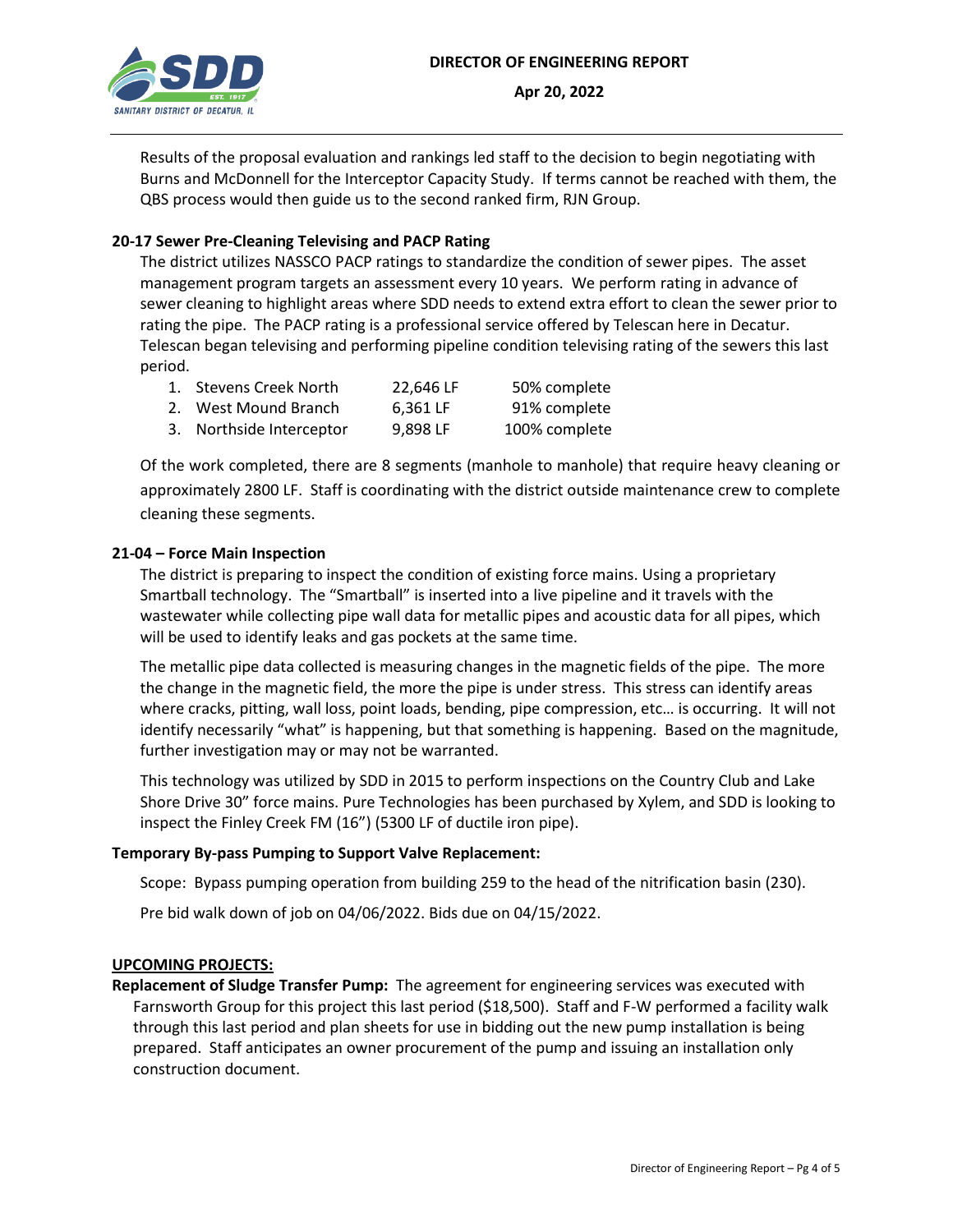

# **STUDY: East Headworks Grit Flow Modeling – Clemson Engineering Hydraulics**

The district experiences imbalanced grit loading through the Headworks (structure 201). This project is to build a scale model of flow/grit through structure 201. Staff has received photos of the constructed model and is planning a conference call with Clemson Engineering to confirm operation methods of the structure gates. The hydraulic modeling and subsequent report will be completed thereafter.

### **22ENG45 - Primary Clarifier #5 Replacement**

Primary Clarifier #5 is needing replaced. Staff has received budgetary quotes for the mechanisms and is preparing bidding documents for replacement and installation of the clarifier mechanism.

#### **INTERGOVERNMENTAL ACTIVITIES**

None

If there are any questions, please contact me by telephone at 422-6931 ext 216, or by email at [DonM@sddcleanwater.org.](mailto:DonM@sddcleanwater.org)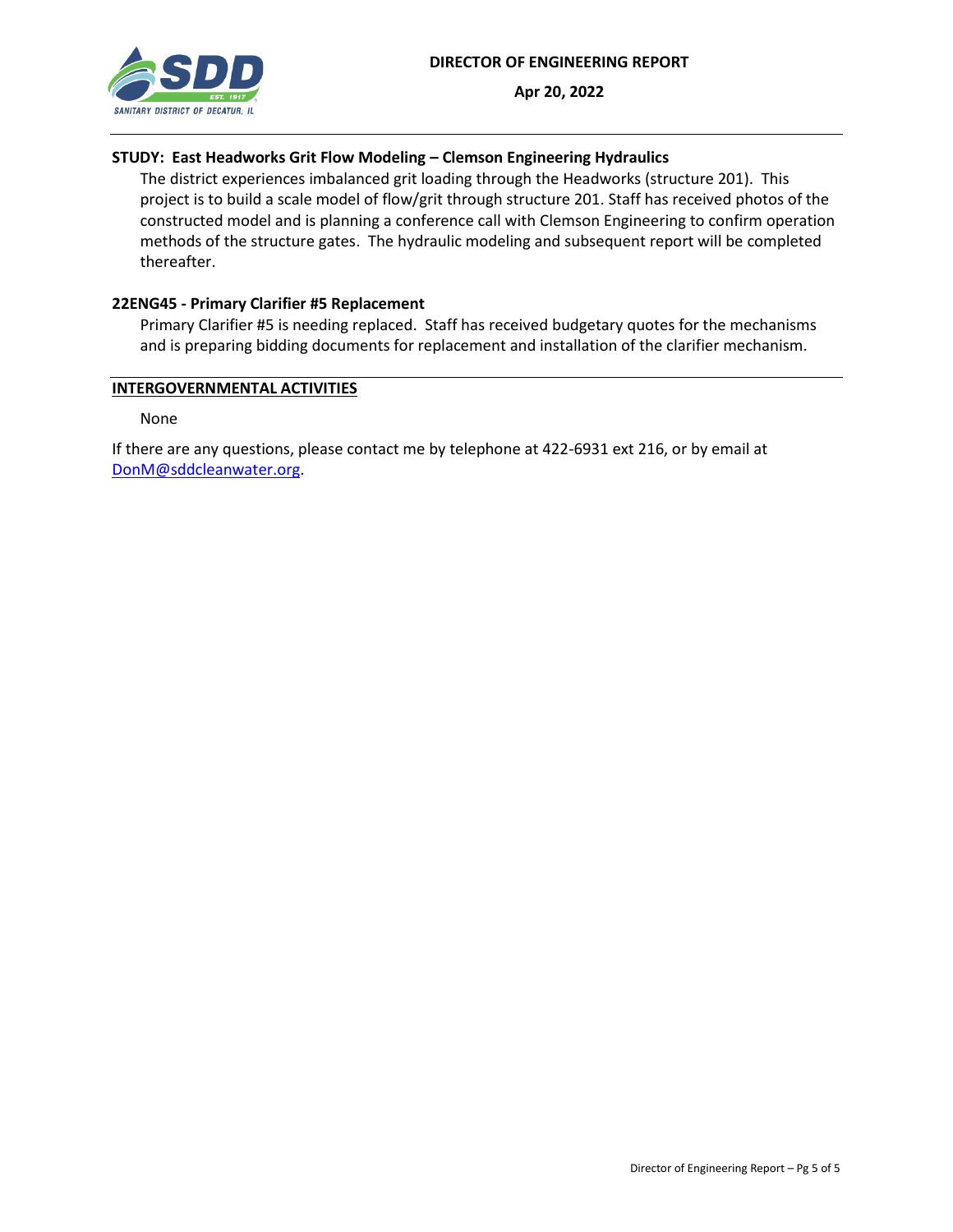# **Memorandum**



**Date:** April 13, 2022

**To:** Donald B. Miller, P.E., Director of Engineering

- **From:** Will Gray, P.E., Donohue & Associates
- **Re: Project Status Report** 2020-07 Digester Improvements Project Donohue Project No. 13782

#### **Project Progress Items**

- Progress meetings are being held when directed by the District.
- Change Order #3 was executed in March.
- · Stewart Spreading has completed cleaning of Digester #1.
- · C-F has completed brick removal at Digester #1.
- · C-F is chipping away at deteriorated concrete along the cold joint of Digester #1 in preparation for repairing the joint similar to the other digesters. These repairs will be paid for as a T&M change order.
- · C-F is chipping away at deteriorated concrete around the manway hatch opening for Digester #1. SDD has requested the manway hatch be replaced. Manway replacement will be paid for as a change order.
- · SDD is waiting on more information from C-F on how they will replaced the damaged staircase handrail.
- New Ovivo mixer gear box has been delivered and is being stored at C-F shop.
- · C-F has started site restoration work around the completed digesters: clear ground, grade and seed.

| Updated: 4-13-2022   | Jpen | Closed | Total |
|----------------------|------|--------|-------|
| <b>Submittals</b>    |      |        |       |
| RFI                  |      |        |       |
| Change Order Request |      |        |       |
| Change Orders        |      |        |       |

#### CHANGE ORDER LOG

- Change Order #1 has been executed, \$42,549.39.
- · Change Order #2 has been executed, \$46,173.89.
- Change Order #3 has been executed, \$442,219.00. Add 193 days to contract.
- Gathering items for Change Order #4:
	- o Digester #1 cold joint repair.
	- o Digester #1 manway hatch replacement.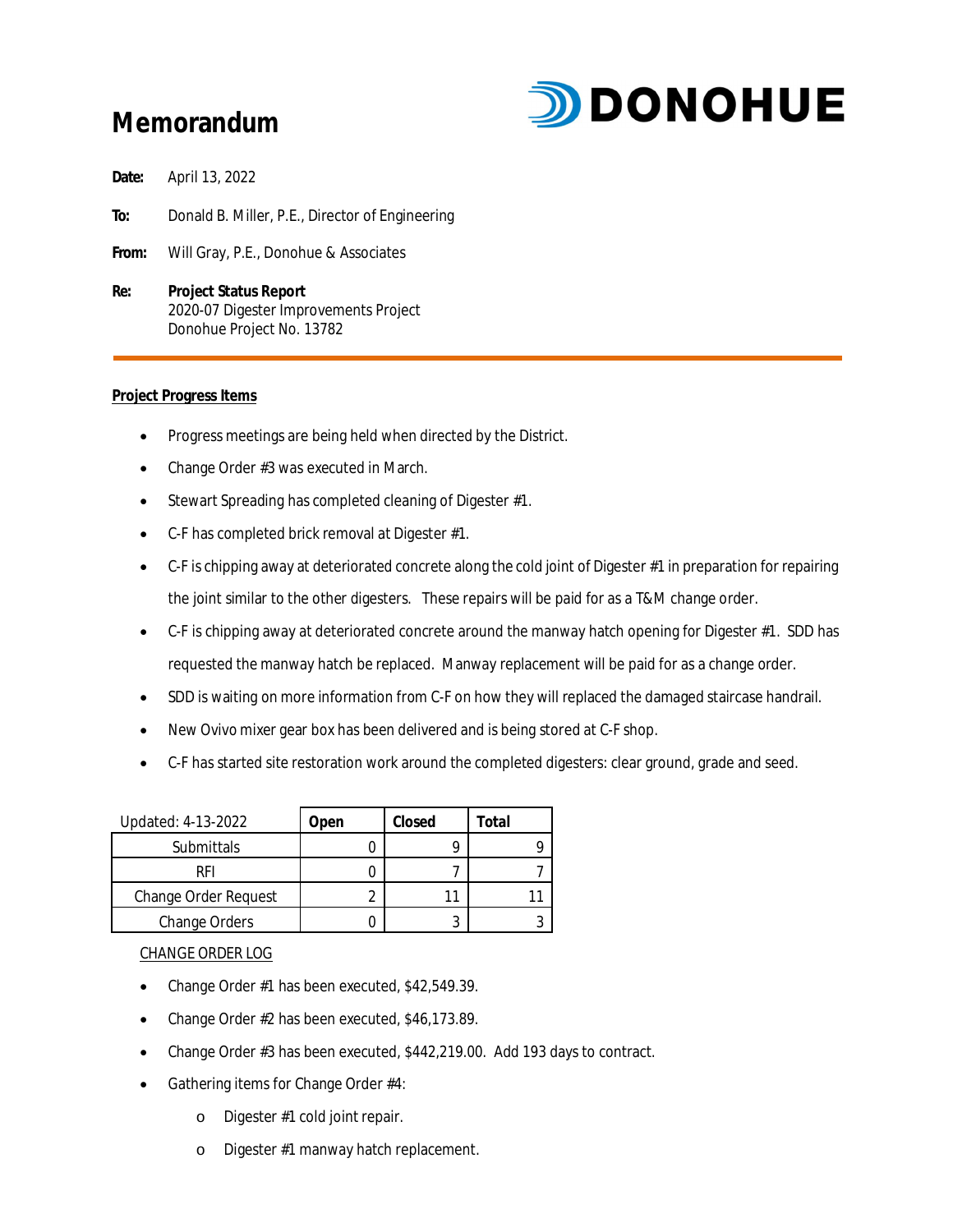

April 7, 2022

Mr. Donald Miller Sanitary District of Decatur 501 S. Dipper Lane Decatur, IL 62522

Re: Lakeshore Drive Lift Station Replacement Project SDD Project No. 20-01 Clark Dietz Project No. D0540030 Monthly Progress Update

Dear Mr. Miller:

This letter summarizes the work of the Lakeshore Drive Lift Station construction project for the period from February 26 through March 25, 2022. This month their major activities included reviewing submittals and coordinating weekly progress meetings.

- Submittals: Christy-Foltz has sent 84 submittals, 1 was reviewed and returned during this period. Thirtysix submittals have been rejected in whole or in part. When scoping the project Clark Dietz assumed a total of 40 submittal reviews. We have been concerned that there are many submittals that the contractor has not yet sent and we have made and transmitted to the contractor a log of additional submittals that we are expecting.
- RFIs: Christy-Foltz has sent fourteen RFIs, one was reviewed and returned during this period.
- RFPs and Change Orders: We have sent one RFP for the elimination of the 20-inch forcemain, which resulted in Change Order 1. The contractor has sent two time change requests as described our March progress update letter. We prepared a review of the time extension request in a letter dated 3/8/22 and Change Order for additional materials in March.
- Pay Application: Christy-Foltz has sent eight pay applications.
- Meetings: Clark Dietz prepared agendas, lead, and prepared minutes for two construction progress meetings during this billing period, at your request.
- Schedule: Christy-Foltz has submitted six construction schedules as of the end of this billing period. The first four were rejected due to unrealistic task dates as noted in previous update letters. The most recent schedules was submitted on January 28, 2022. We requested an updated project schedule to be sent with Pay Application #7 and again with Pay Application #8. The rate of progress of construction has increased during the last several months and the Contractor is making a good effort to finish the project. However, we feel it is likely that substantial completion will be at least 60 days past the contract date of 4/2/22.
- Bypass pumping delays: though bypass pumping setup, startup, and testing was the primary cause of the delays to date this system is now installed, tested, and operational.
- Resident Project Representative: per your request we have staffed this project with an inspector during the months of August, November, and December 2021 and January and February 2022. Additionally per your request we have stopped this additional inspection and do not plan for any more inspection in the future.

The upcoming contract dates are summarized as follows:

- April 2, 2022 Substantial Completion
- May 2, 2022 Final Completion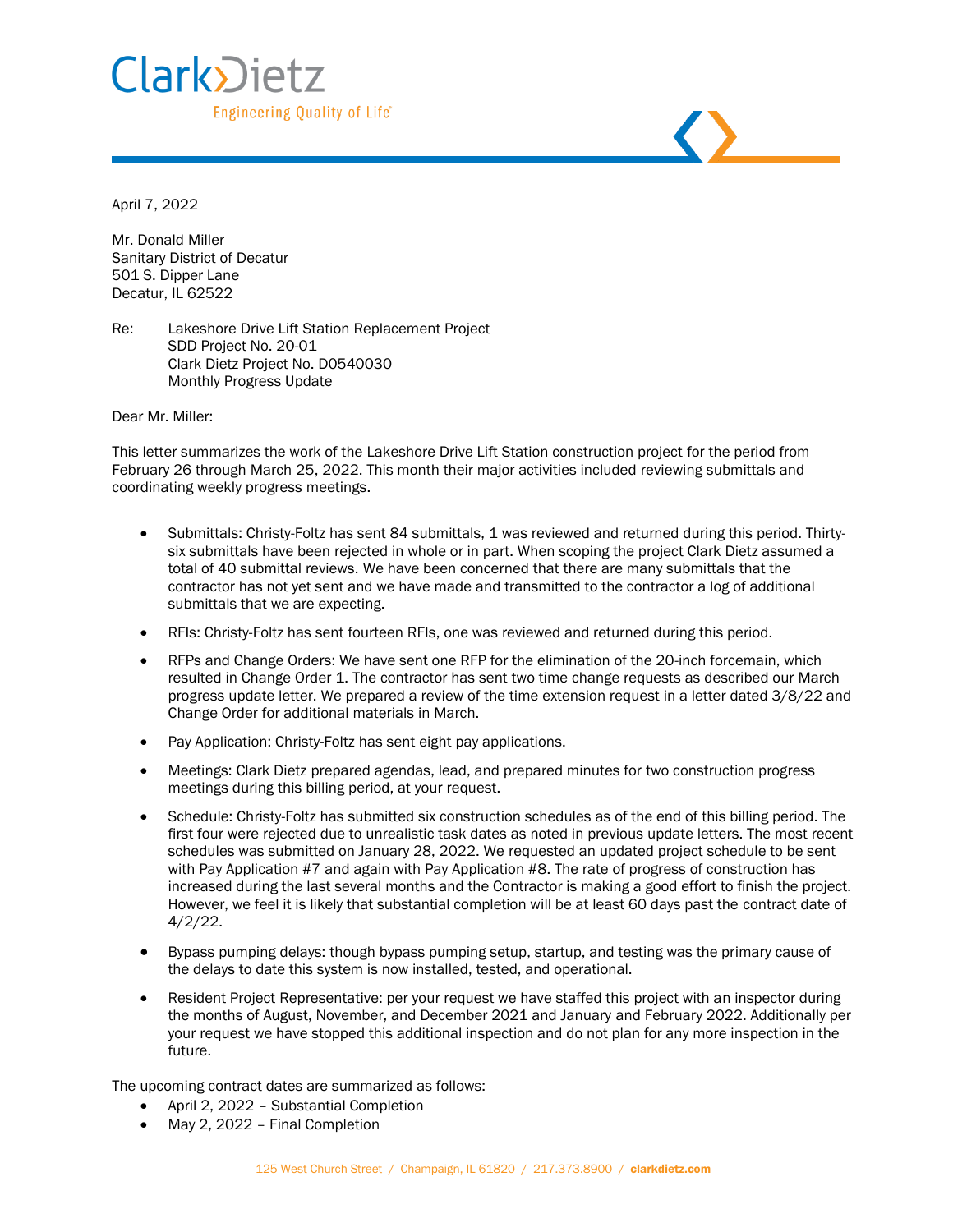

In April we anticipate that the contractor will pour the internal walls of the below-grade structure as well as the equipment pads and slabs. Finishing this work will allow them to start work on piping installation in the wet well and building construction. We anticipate that Clark Dietz's time during this period will include receiving and reviewing additional shop drawings, coordinating with the contractor regarding their schedule and questions, and attending and preparing agendas and minutes for progress meetings.

Please call me at 217-373-8933 if you have any questions.

Very Truly Yours, Clark Dietz, Inc.

frankley Butt

Andrea W. Bretl, P.E. Project Manager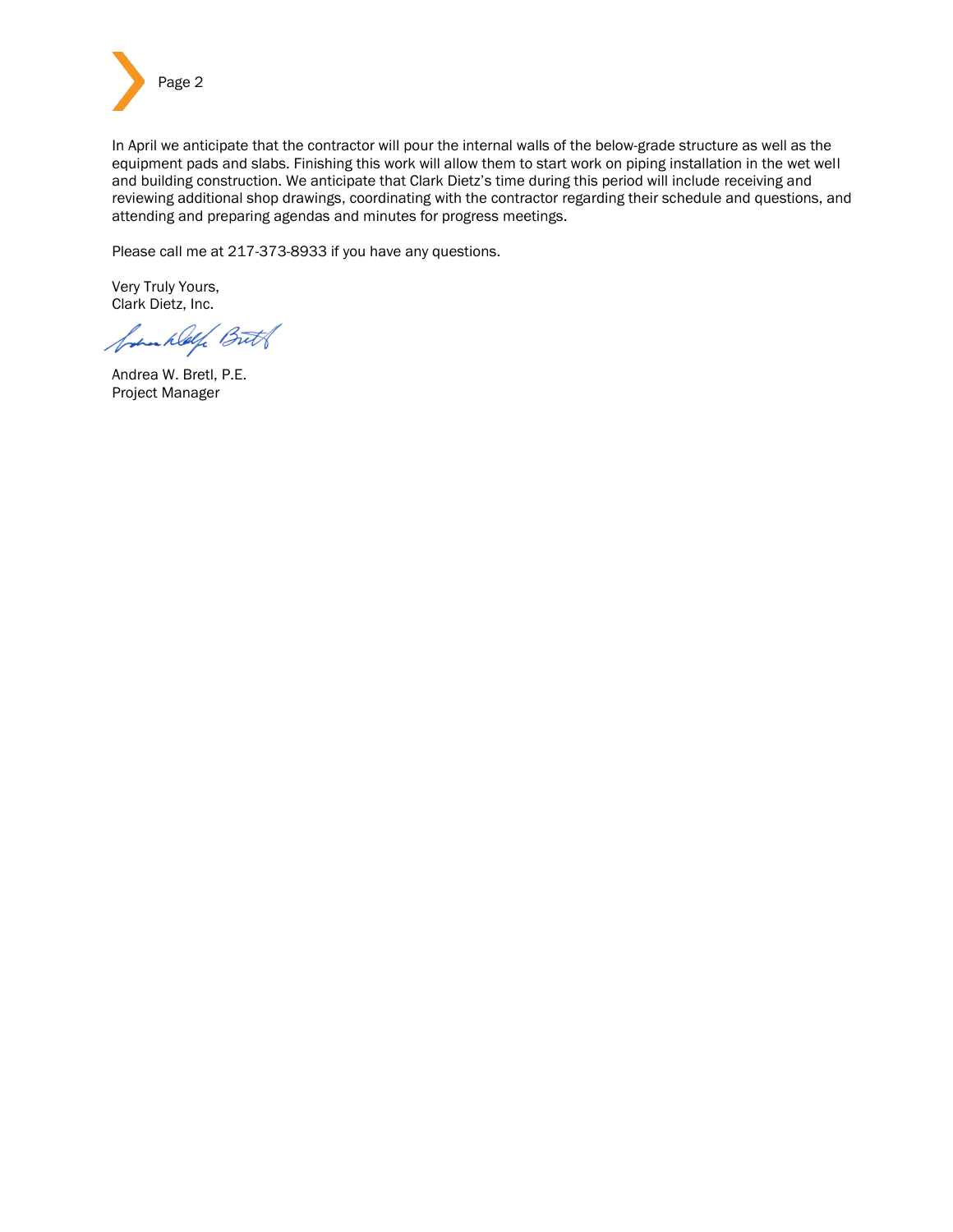

2709 McGraw Drive Bloomington, Illinois 61704 p 309.663.8435

w w w . f-w . c o m

March 30, 2022

Sanitary District of Decatur 501 Dipper Lane Decatur, IL 62522

Attn: Don Miller, Director of Engineering

Re: 20-06 South Shores Rehab Project Status Report

Dear Don:

We are pleased to provide the following project status summary for the current project that Farnsworth Group is working on for the District. Our most recent monthly invoice for work on this current project is attached for your consideration.

#### **1. 20-06 South Shores Sewer Rehab (L17-5456):**

- A. Construction Progress:
	- Cured-in-place lining installation is completed for entire project.
	- Bypass piping has been removed from entire project. Piping is still located on site and in process of being transported from site.
	- Cleaning and televising work is completed for entire project.
	- Lateral lining is complete for entire project.
	- Manhole rehabilitation work is complete for entire project.
	- Temporary Access easements have been rough graded and are in process of completing final grading and seeding, communication with homeowners is ongoing.
	- Driveway cuts from bypass are in process of being prepared for final restoration. Per City of Decatur, asphalt is to be used for patching. Final pavement patching will be complete once HMA plants are operational.
	- Substantial Completion inspection has been completed. Final Completion is set for April 17, 2022.
- B. Construction administration is ongoing with Contractor Pay Application review.
	- RFI's: 8 RFI's received via email; 8 RFI's reviewed and returned via email to date
	- Change Orders: None received to date
	- Shop Drawings: 7 submittals received; 7 submittals reviewed and returned to date
	- Contractor Pay Applications: Pay Application #8 has been executed and paid.
	- Additional Construction Observation provided this month: Substantial Completion walkthrough inspection.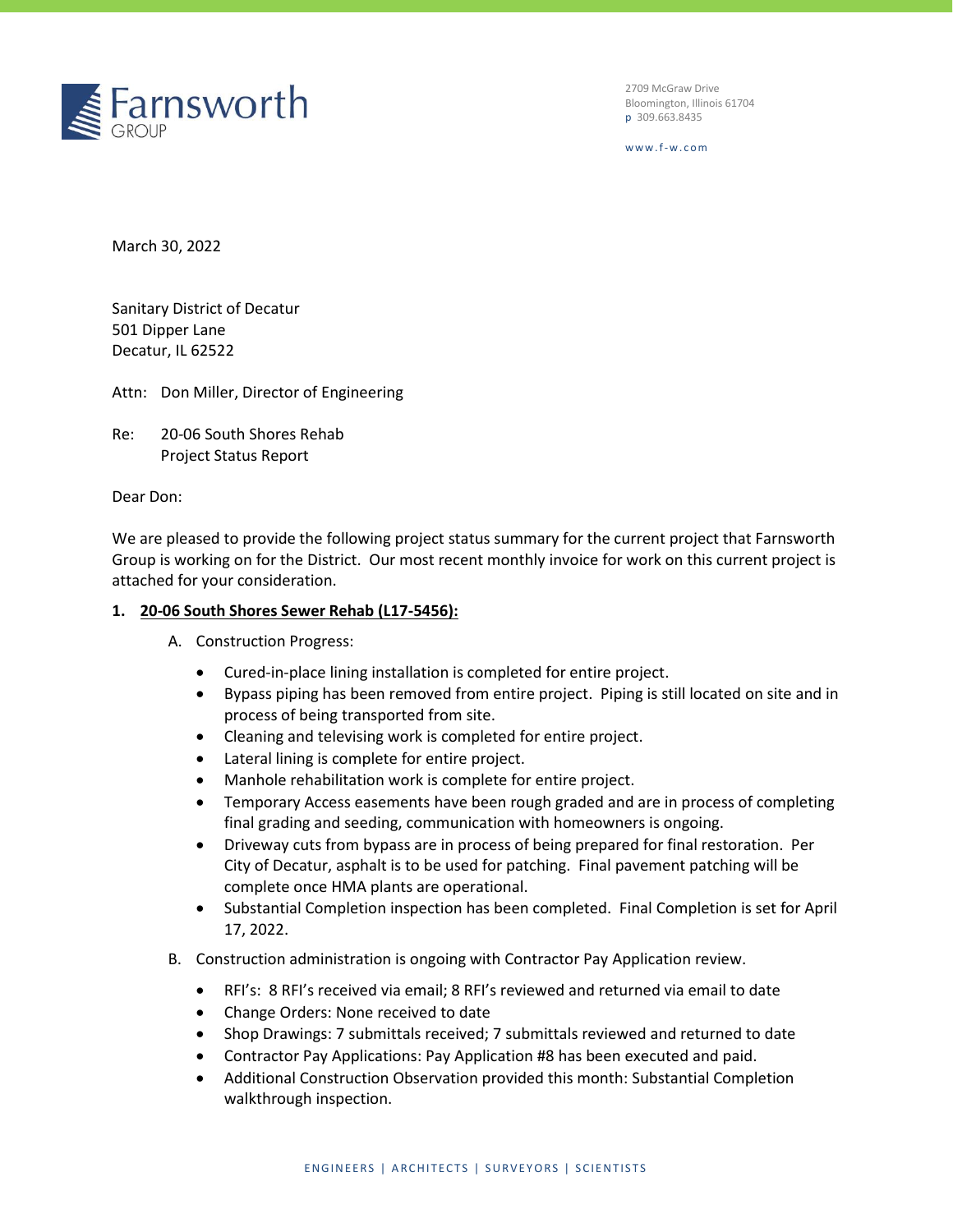Sanitary District of Decatur April 4, 2022 Page 2 of 2

> C. As of this Project Invoice #17 (Invoice No. 231714), we have billed \$179,865.80 to date on the project scope which is 87% of the total estimated fee of \$207,800. The additional construction observation services billed to date of \$6,271.59 have been provided separately from the Base scope on an as needed basis.

If you have any questions or need any additional information regarding the status of this project, please feel free to contact me any time. Thanks.

Sincerely,

FARNSWORTH GROUP, INC.

Kevin N. Hannel, PE Sr. Engineering Manager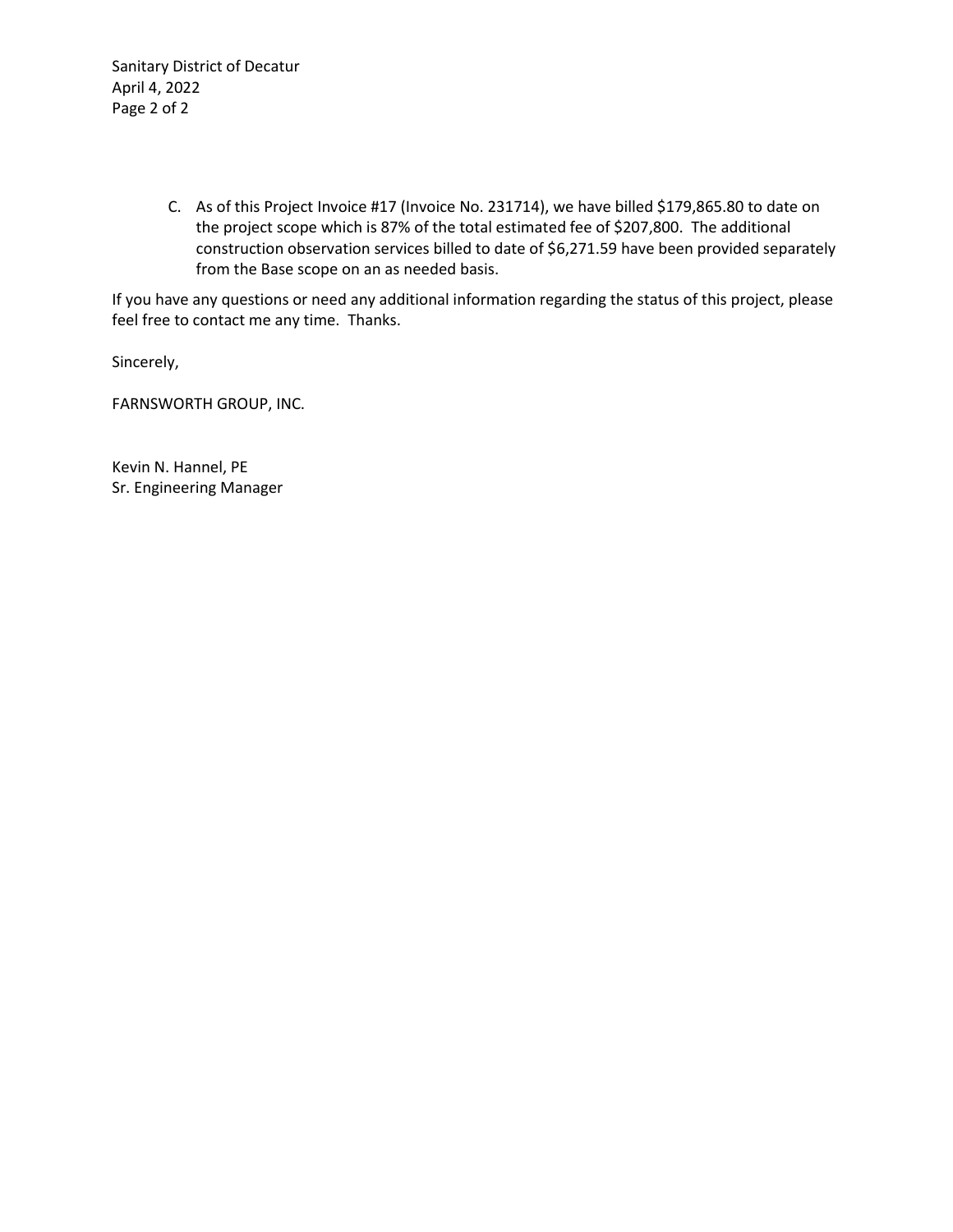

April 5, 2022

Sanitary District of Decatur (SDD) Nutrient Program Manager 501 Dipper Lane BV Project No. 411502 Decatur, IL 62522

Attention: Don Miller, P.E., Director of Engineering

Subject: SDD Nutrient Program Management March Monthly Progress Update (March 8, 2022 – April 4, 2022)

Dear Mr. Miller:

This letter summarizes the work associated to the SDD Nutrient Program Management project for services from March 8, 2022 through April 4, 2022.

- 1. Program Management, Administration, and Coordination
	- Conducted bi-weekly program conference calls to update progress and discuss key issues.
	- Provided Monthly Project Update
	- Provided ongoing management of the project including program management, preparation/monitoring of the program schedule and budget as well as program administrative duties.
	- Completed the semi-annual Feasibility Progress Report pursuant to Special Condition 20 of the facility's NPDES permit.
- 2. Pretreatment Program Update
	- Initiated data evaluation in parallel to the WWRF Upgrade Plan SDD data request.
- 3. Phosphorus Discharge and Optimization Plan (PDOP)
	- Completed Annual PDOP progress report pursuant to Special Condition 21 of the facility's NPDES permit.
	- BV began the evaluation of Optimization Measures including both influent and effluent reduction measures.
- 4. Watershed Support Services
	- Conducted bi-weekly progress update meetings
	- Completed Semi-Annual NARP Progress report for inclusion with SDD NPDES permit reporting requirement
	- Geosyntec completed the following items:
		- i. Conducted data review/analysis of additional FOIA request
			- 1. Cataloged the additional data
			- 2. Incorporated additional data into analysis
			- ii. Began the development of the baseline data collection plan